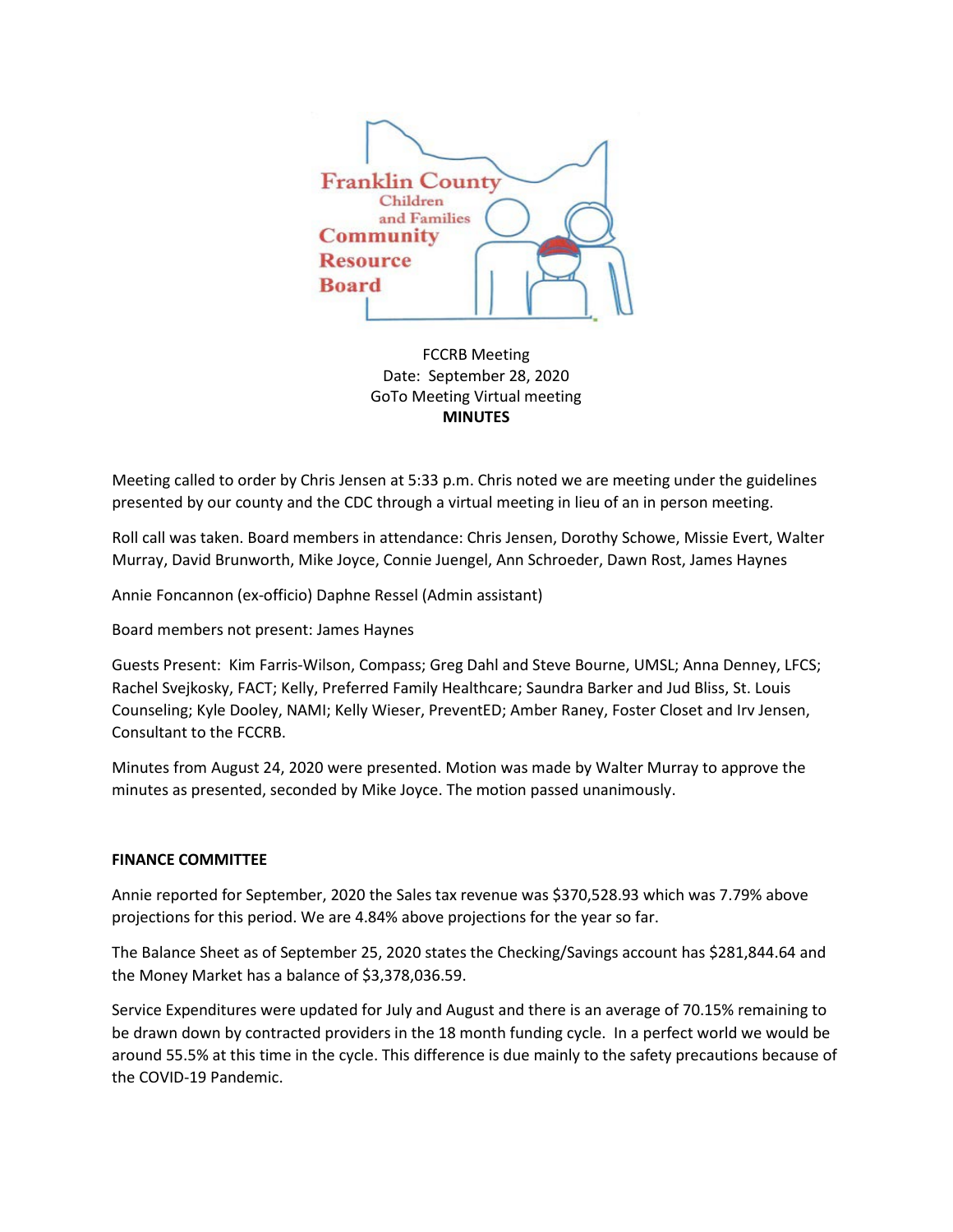Mike Joyce made a motion to approve the Finance report and seconded by Connie Juengel. The motion was approved unanimously.

Banking Services – Annie met with United Bank of Union. The majority of funds will be transferred effective October 1, 2020. Annie reported that she is having some issues getting the correct person at the Department of Revenue to change the sales tax deposit to the new bank.

## **PERSONNEL COMMITTEE**

The LAGERS public notification was submitted and put into the Missourian's legal notifications on August 19, 2020 and by law needs to be posted and available for public viewing for 45 days. The LAGERS public notice was posted on the home page of the FCCRB [www.franklincountykids.org](http://www.franklincountykids.org/) on August 13, 2020 with links to the full documents provided by LAGERS. The 45 days will conclude on October  $3^{rd}$ . At our next board meeting Annie will present the LAGERS resolution to officially be voted upon, which will allow for LAGERS to begin on November 1, 2020.

# **SELECTION AND REVIEW COMMITTEE**

NONE

# **MARKETING COMMITTEE**

Irv reported CASA ad was this month's spotlight. Irv reported the agencies are "thrilled" with the spots FCCRB has been doing.

Annie continues to work on Facebook pushes and has done radio spots.

# **BUILDING COMMITTEE**

-Update- total of 17,310 square feet of space confirmed tenants

- Annie has been having several showings for potential tenant
- As of this date, we have approximately 6,600 square foot available for rent
- As of this date the income for the building will be \$131,092.50

-Navigate Building Solutions provided an updated budget of renovation cost. Due to the fact that the number and nature of the tenants of the building has changed significantly and that the current elevator/lift has to be completely replaced, the cost is much higher than initially discussed. The proposed budget for renovation is \$910,781.00. Walter Murray made a motion to approve and Dorothy Schowe seconded the motion, motion passed unanimously.

-Kitchen Rental- Annie was contacted by the contractor who does the food service at the Franklin County Jail and was interested in potentially renting the kitchen for approximately 1 month while renovations are happening. The board had general consensus that this would be a way to bring in revenue during this phase of the project. Annie will proceed with negotiating a rate using available information in that market.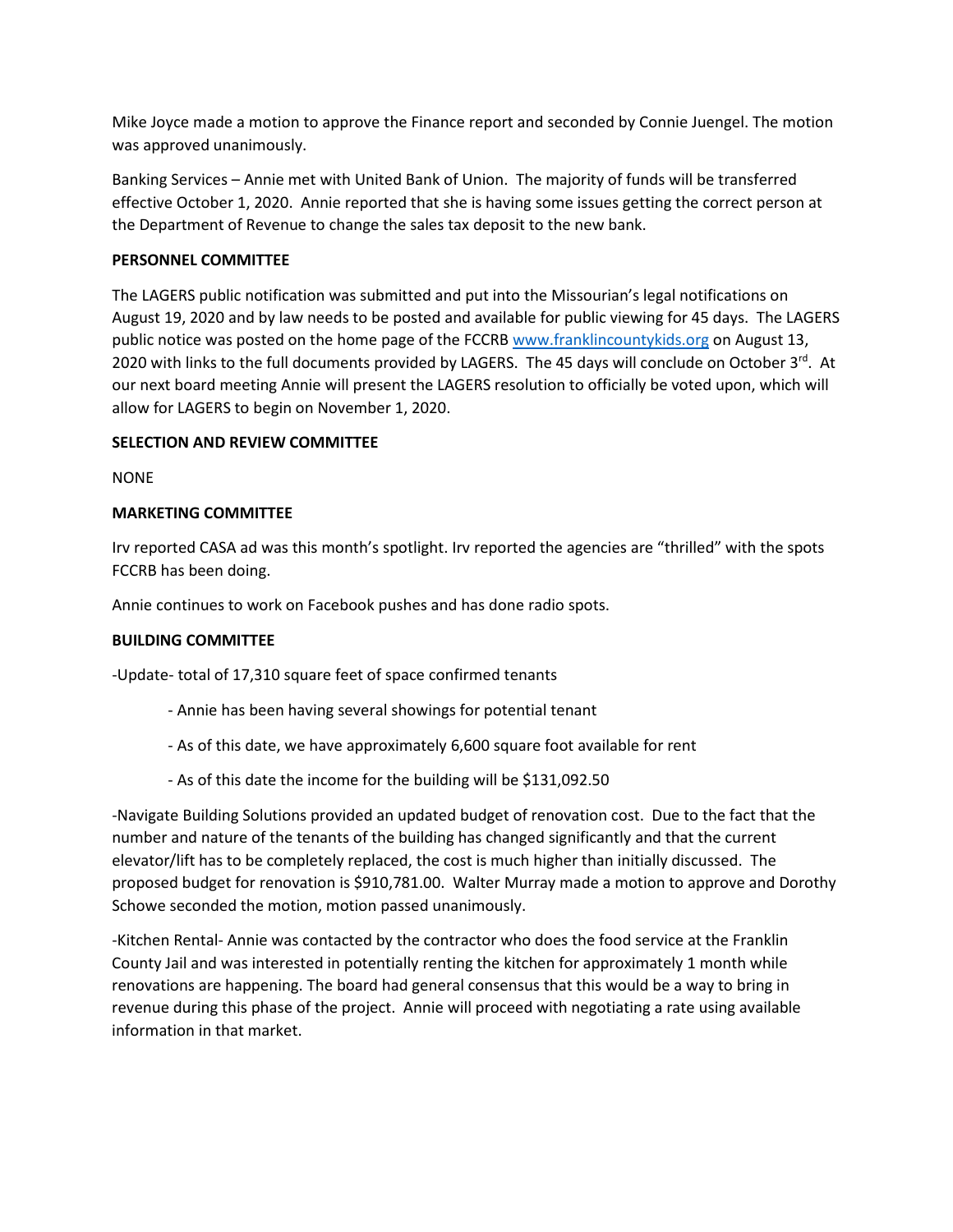Wraparound on site services- Annie presented the idea of having onsite wrap around services that would allow high needs families to easily access needed items. This could include an on-site food pantry.

Annie has met with the Union Food Pantry and gave them a tour about the possibility of them relocating to the Resource Center. The pantry is run entirely by volunteers and uses space that is donated. These types of wrap around services may not be able to afford leasing of space as there are no steady sources of revenue and few grants, especially for smaller pantries. If we were to have an on-site pantry, we would most likely need to lease the space for \$1 a year, so basically donate the space. We would ask that they pay for their share of utilities. The space is available is approximately 1500 square feet in the existing cafeteria. There was some concern that the Union Food pantry does not serve the whole of Franklin County. Annie will discuss further with the pantry and look at other alternatives. There was consensus that this was a good idea and much needed for the families that will be receiving services at the Family Resource Center.

Annie was also contacted by Amber Raney from the Foster Closet about relocating to the Resource Center. The Foster Closet provides items needed to youth who are in alternative placement through Children's Division or one of the contracted child welfare agencies. They provide everything from clothes and shoes to beds and dressers. They are an important resource for Children's Division especially in cases where a child is taken into custody in the middle of the night with only the clothes they have on. Annie presented an idea from Jennifer Hope to use the lockers for storage for emergency supplies of clothes and shoes for these kids. In order to serve the community in a way that fits with the needs, the Foster Closet would need space to store items and to create a "store" where foster parents and Children's Division workers could come and shop for items needed for children in their care. It is being proposed that the FCCRB donate (lease for \$1 a year) the existing spaces 10, 27, & 27B in the Family Resource Center and the surrounding lockers to the Foster Closet. As the Foster Closet grows and they increase their donor base, the FCCRB would renegotiate a potential lease amount for the space. Motion was made by Dawn Rost, seconded by Ann Schroeder to lease for \$1 a year space to the Franklin County Foster Closet for the purpose of serving the children and youth who are in alternative care in our area. Motion passed unanimously.

Annie brought up idea for a Building Advisory Committee – this would include 2 board members, 2 tenant representatives and 2 community members. This committee would report to the Board relating to building issues. There was consensus around this idea to move forward.

### **OLD BUSINESS**

Policy and Procedure Changes – nothing new to report related to policy and procedure updates.

Auditors are currently working on 2015. Annie has been placing receipts into Google Docs so Daphne can compare to the bank statements. No updates as of today.

### **NEW BUSINESS**